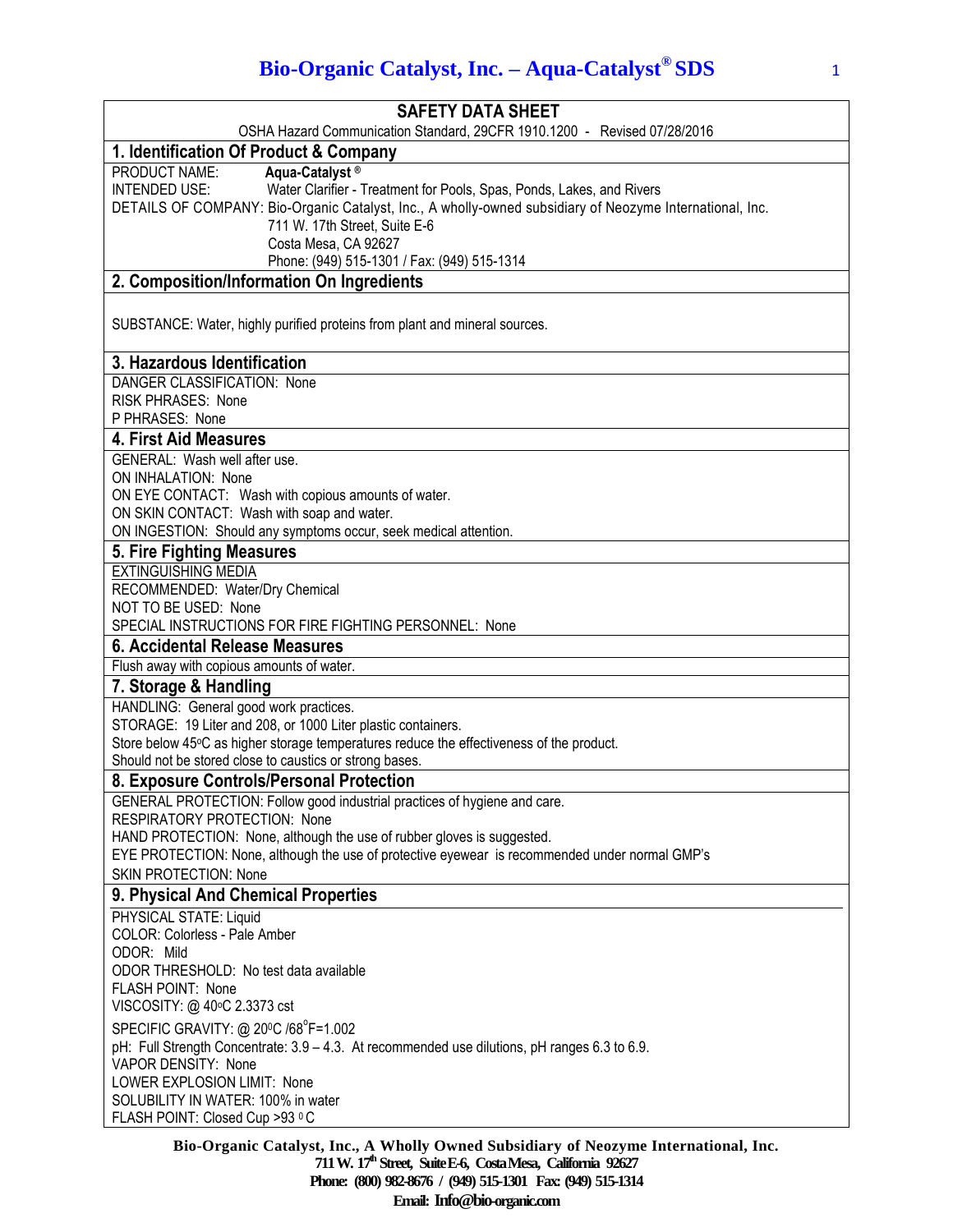FLAMMABILITY (Solid, Gas): None

FLAMMABLE LIMITS IN AIR LOWER: No test data available.

UPPER: No test data available.

AUTO IGNITION TEMPERATURE: No test data available.

VAPOR PRESSURE: < 0.01 mmHg @ 20°C *Calculated*

BOILING POINT ( $@760$  mmHg):  $>100$ <sup>o</sup>C

VAPOR DENSITY (air = 1): >1 *Calculated*

FREEZING POINT: See Pour Point

MELTING POINT: Not applicable

POUR POINT: 2.220C or (+28 <sup>0</sup>F)

SOLUBILITY IN WATER (by weight): Completely soluble.

DECOMPOSITION TEMPERATURE: No test data available

## **10. Stability & Reactivity**

NO KNOWN REACTION TO OCCUR

CONDITIONS TO AVOID: Temperatures above 45°C., pH below 2.5 and above 11 will affect the quality and condition of the product. Strong caustics and strong bases may affect the quality and condition of the product.

#### **11. Toxicological Information**

ORAL LD50**:** Levels of 5,000 mg/kg: No Effects.

OCULAR: Primary Ocular-Albino Rabbits-Levels of 1,000 mg/kg for 24 hours: No effects; Non-Toxic; "No Warning Required". ACUTE TOXICITY**:** LC50-Level of 10,000 mg/kg: No effects after 168 hours; Non-Toxic; "No Warning Required."

SKIN TESTS: Draize Test-Dermal score of .38; Non Irritant; "No Warning Required." Repeated Insult Patch - No indication of irritation or sensitization; Non Irritant; "No Warning Required."

INHALATION TESTS**:** Results. No possibility of Irritation; Non Irritant; "No Warning Required."

LONG-TERM STUDIES**:** No recorded side effects since 1971.

### **12. Ecological Information**

This is a totally safe and efficient biocatalytic degrader of organic waste materials. The product causes contaminants and other organic matter to eventually biodegrade, thus returning to carbon dioxide and water. When disposed of in sewage and drainage systems, the product aids in the breakdown of pollutants such as oil.

OECD BIODEGRADATION TESTS: For this family of materials: OECD Guideline for Testing of Chemicals, 302 B, Inherent Biodegradability: Zahn-Wellens/EMPA-Test Adopted: July 17, 1992, as well as German Standard Procedures for Water, Waste Water and Sludge Testing, Test procedure with water organisms (Group L) Determination of the biodegradability, Static Test (L25),DIN 38 412, Part 25

BIODEGRADATION EXPOSURE TIME METHOD: > 58% -48 HRS OECD 302B TEST

Closed Bottle Ready Biodegradability Test Reference: Environmental Protection Agency - Toxic Substances Control Act, Code of Federal Regulations Title 40, part 796, section 3200 (40 CPR 796.3200)

BIODEGRADATION EXPOSURE TIME METHOD: > 75%-28 Days

ENVIRONMENTAL FATE: Persistence and Degradability: The material is readily biodegradable. Passes OECD test(s) for ready biodegradability.

ECOTOXICITY: The material is non-toxic to aquatic organisms on an acute basis (LC50/EC50 between 1 and 10 mg/L in the most sensitive species tested).

FISH ACUTE & PROLONGED TOXICITY: For this family of materials: LC50, fathead minnow (Pimephales promelas), static, 96 hrs. 100 % survival rate at 1ppm

AQUATIC INVERTEBRATE ACUTE TOXICITY: EC50, water flea Daphnia magna, 48 hrs, Toxicity: Not Detected. TOXICITY TO MICRO-ORGANISMS: EC<sup>50</sup> Vibrio fischeri (Photobacterium phosphoreum), P seudokirchner¡ella subcapitata (Selen astrum capricornutum) Toxicity: Not detected.

MUTAGENICITY TEST: The organisms *P. subcapitata* and *D. magna* are continental water organisms. *V. fischeri* is an organism that can be involved for both continental water and marine water samples. *Salmonella typhimurium* is an organism to evaluate sweet water and its results can be applied to the environment and extrapolated to humans.

*Salmonella typhimurium:* Mutagenicity: Not Detected

MARINE ACUTE TOXICITY: The marine invertebrate species, *Mysidopsis bahia (Americamysis bahia)* and the marine vertebrate species, *Menidia beryllina* were used in the tests. For the marine invertebrate species,48-Hour Acute *Mysidopsis bahia* survival test results : LC-50 -316.23 (ppm), The 96-Hour LC-50 (concentration at which 50% mortality is expected to occur) *Menidia beryllina* survival data was 203.04 (ppm)

#### **13. Disposal Considerations**

"IN ACCORDANCE WITH NATIONAL AND LOCAL LAWS AND PRACTICES" Flush down sewage or drainage systems with copious amounts of water.

> **Bio-Organic Catalyst, Inc., A Wholly Owned Subsidiary of Neozyme International, Inc. 711 W. 17th Street, SuiteE-6, CostaMesa, California 92627 Phone: (800) 982-8676 / (949) 515-1301 Fax: (949) 515-1314 Email: Info@bio-organic.com**